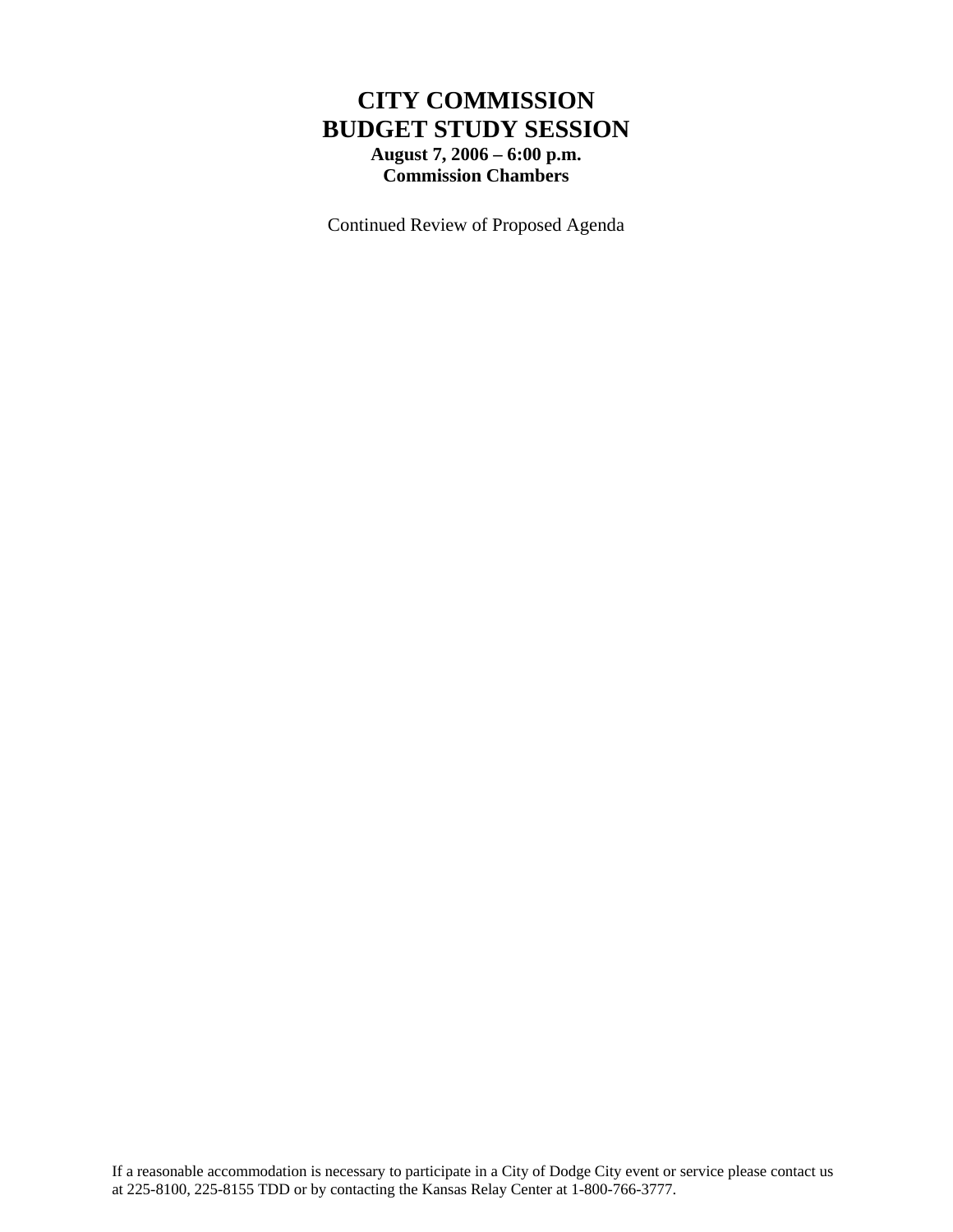#### **COMMISSION AGENDA**

**August 7, 2006 - 7:00 p.m. Commission Chambers MEETING NO. 4656** 

#### **CALL TO ORDER**

ROLL CALL

INVOCATION

PLEDGE OF ALLEGIANCE

#### PETITIONS & PROCLAMATIONS

VISITORS (Limit of 5 minutes per individual and fifteen minutes per topic. Final action may be deferred until the next City Commission meeting, unless an emergency situation does exist)

City of Character for August - Benevolence

#### CONSENT CALENDAR

- 1. Approval of Minutes of Regular Meeting of July 17, 2006
- 2. Approval of payment of bills.
- 3. Approval of cereal malt beverage license for: A. Wyatt Earp's Alibi, 102 W. Wyatt Earp B. Boot Hill Museum, Front Street (pending inspections and approval of City Fire, Inspection & Police Dept.)

#### ORDINANCES & RESOLUTIONS

Ordinance No.3418: An Ordinance vacating a portion of Maple Street in Original Town. Report by Zoning Administrator, Dennis Veatch.

#### UNFINISHED BUSINESS

#### NEW BUSINESS

- 1. Approval of bid for 15' Rotary Mower for the Park Department. Report by Director of Administration, Mike Klein.
- 2. Approval of bid for Skid Steer Attachments for Park Department. Report by Director of Administration, Mike Klein.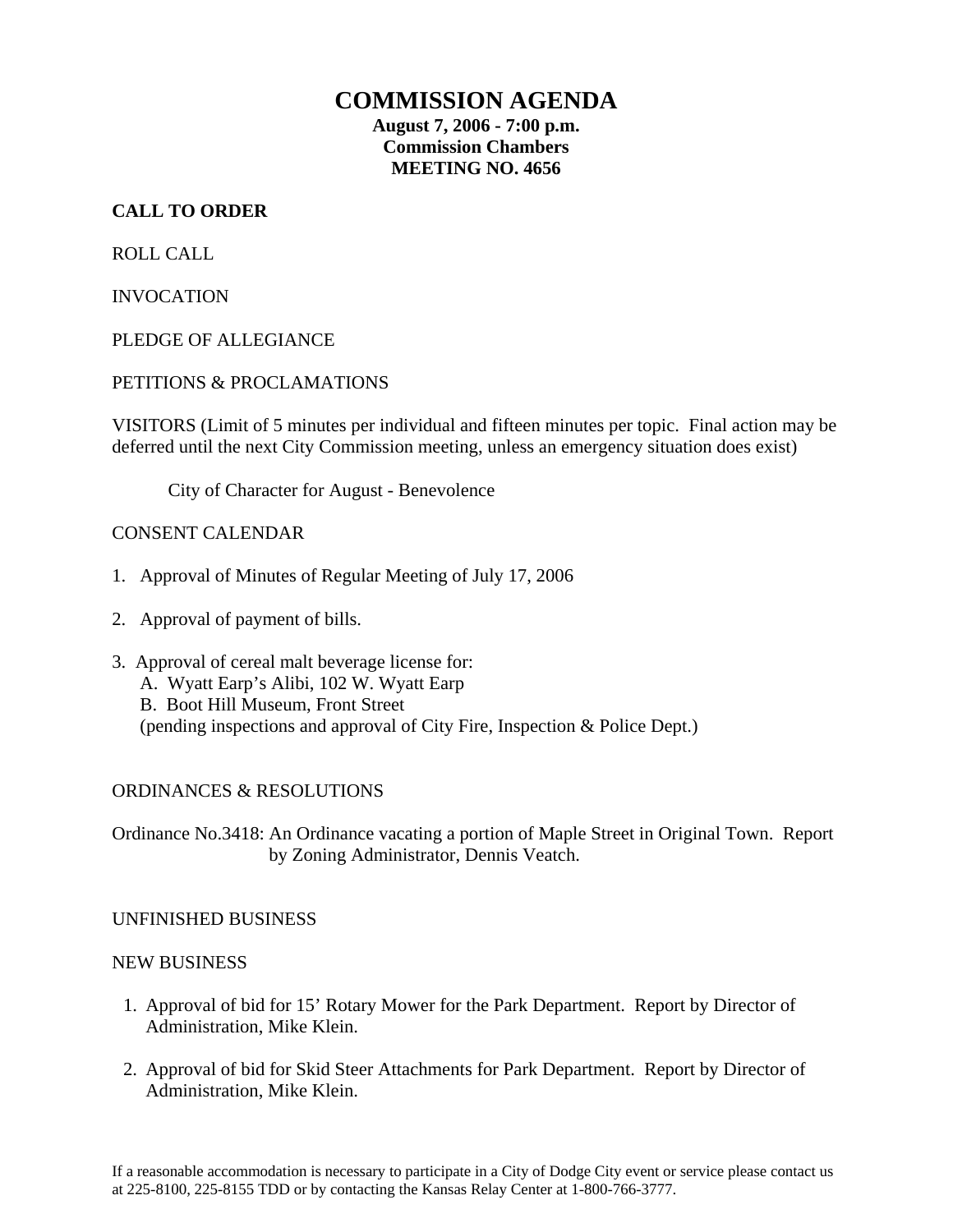3. Approval of bid for Retroreflectometer for Street Department. Report by Director of Administration, Mike Klein.

#### OTHER BUSINESS

Commissioners City Manager

EXECUTIVE SESSION to discuss contract negotiations.

#### ADJOURNMENT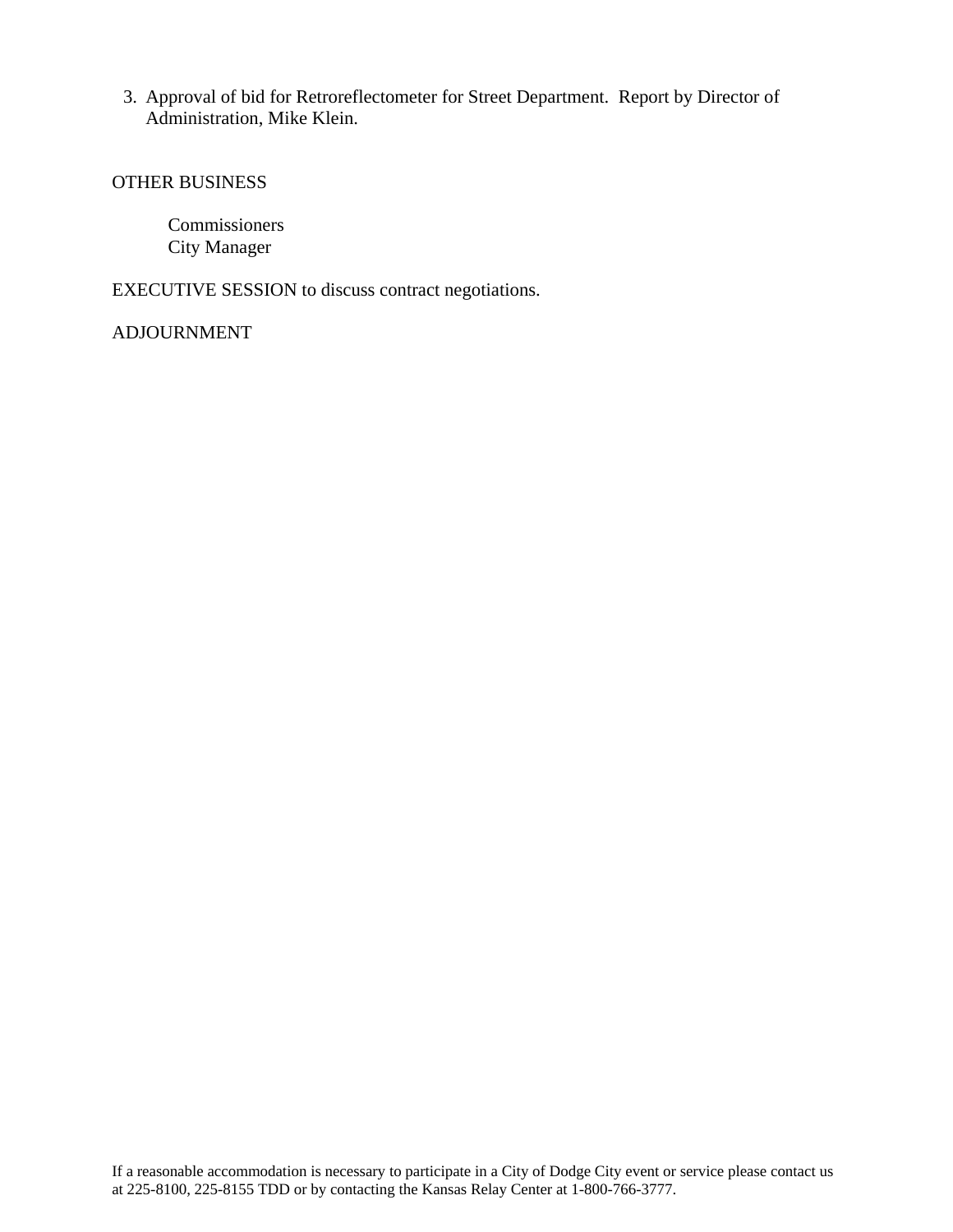#### **MINUTES July 17, 2006 - 7:00 p.m. MEETING NO. 4655**

MAYOR Jim Sherer called the regular meeting to order at 7:00 p.m.

RESPONDING TO ROLL CALL were Mayor Jim Sherer, Commissioners Terry Lee, Rick Sowers, and Jim Lembright. Reported absent was Commissioner Kent Smoll.

Invocation was let by Richard Crockette of the First Christian Church

The PLEDGE OF ALLEGIANCE was recited.

PETITIONS & PROCLAMATIONS

VISITORS (Limit of 5 minutes per individual and fifteen minutes per topic. Final action may be deferred until the next City Commission meeting, unless an emergency situation does exist)

Amy Winkler spoke representing Meals on Wheels

The CONSENT CALENDAR was approved on a motion by Commissioner Lembright, seconded by Commissioner Sowers, by a vote of 3-1 with Commissioner Lee voting nay.

- 1. Approval of Minutes of Regular Meeting of July 3, 2006
- 2. Approval of payment of bills.
- 3. Approval of cereal malt beverage license for: A. Spee-D Stop, 2615 Gary Avenue B. River Stop, 705 S.  $14<sup>th</sup>$  Avenue (pending inspections and approval of City Fire, Inspection & Police Dept.)
- 4. Approval of proposal and contract with APAC-Kansas, Inc., Shears Division for additional work on the  $14^{th}$  & US 50 intersection.
- 5. Acceptance of easement for National Beef.
- Commissioner Sowers moved to add an item to New Business on the agenda for approval of Country Club Membership dues for an addendum to the City Manager's Contract. Commissioner Lembright seconded the motion which passed by a vote of 3-1 with Commissioner Lee voting nay.

#### ORDINANCES & RESOLUTIONS

Ordinance No.3416: An Ordinance regulating traffic within the corporate limits of the City of Dodge City, Kansas, incorporating by reference the "Standard Traffic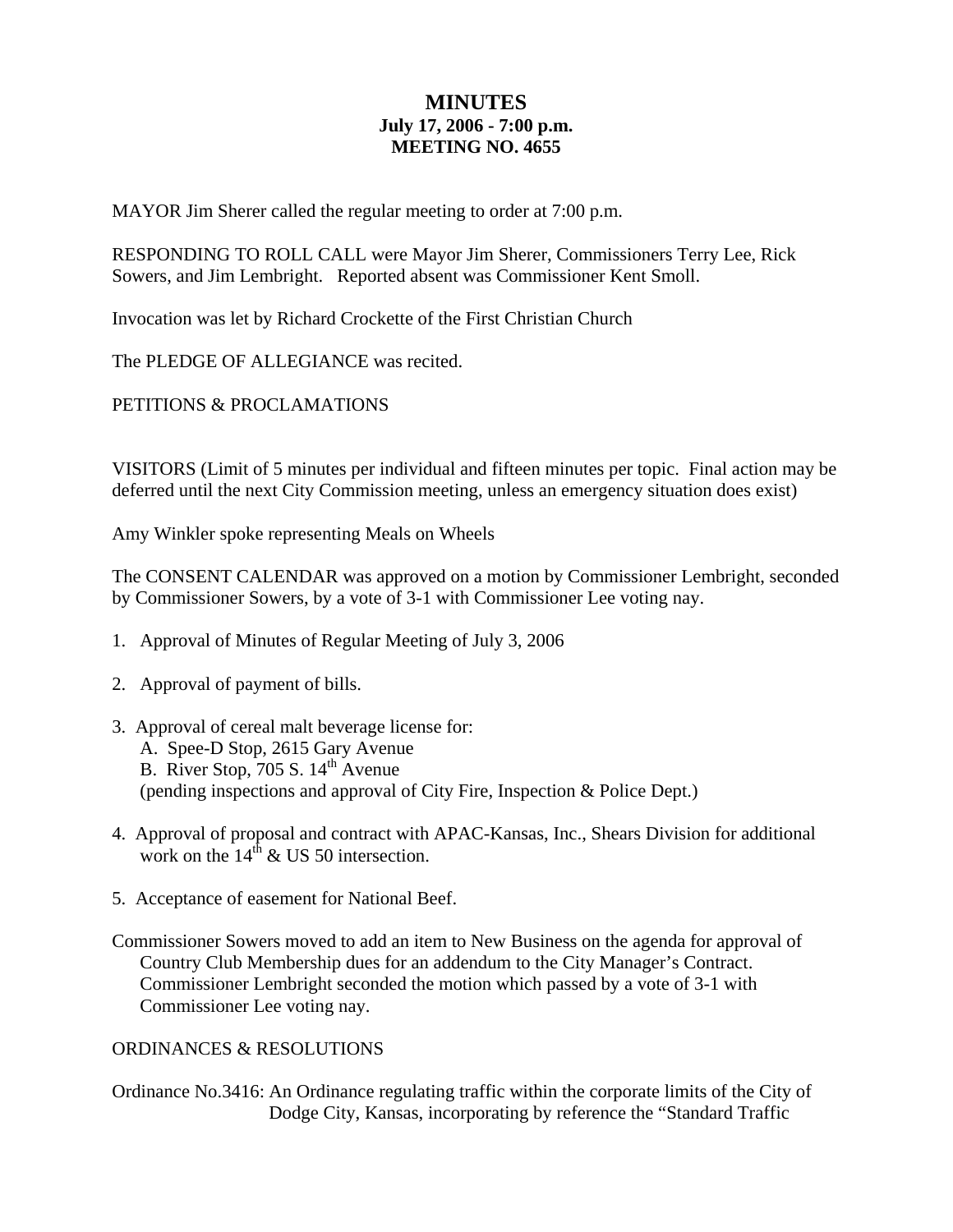Ordinance No. 3375 was adopted on a motion by Commissioner Lembright, seconded by Commissioner Sowers, by a vote of 4-0.

Ordinance No 3417: An Ordinance regulating public offences within the corporate limits of the City of Dodge city, Kansas; incorporating by reference the "Uniform Public Offense Code for Kansas Cities, edition 2006 and repealing Ordinance 3355 was adopted on a motion by Commissioner Lembright, seconded by Commissioner Sowers, by a vote of 4-0.

#### UNFINISHED BUSINESS

#### NEW BUSINESS

- 1. A contract for engineering services with Burns & McDonnell for Taxiway B Project in the amount of \$193,628 with a 95% FAA grant and 5% local match (\$9,682) was approved on a motion by Commissioner Lee, seconded by Commissioner Sowers, by a vote of 4-0.
- 2. A bid for 2 handheld GPS System units and 2 days on-site training from Electronic Data Solutions in the amount of \$23,436.81 less \$1,000 for trade-in of current units for a final price of \$22,436.81 was approved on a motion by Commissioner Sowers, seconded by Commissioner Lembright, by a vote of 4-0.
- 3. A bid for redesign and management of the City of Dodge City Website from Civic Plus in the amount of \$23,750 plus \$10,200 in annual maintenance costs was approved on a motion by Commissioner Sowers, seconded by Commissioner Lembright, by a vote of 4-0.
- 4. Jeff Pederson, City Manager presented the proposed 2007 Budget.
- 5. Commissioner Lembright moved to approve Social Country Club dues for the City Manager. Commissioner Sowers seconded the motion which passed by a vote of 3-1 with Commissioner Lee voting nay.

#### OTHER BUSINESS

- Commission Sowers reported about a Sold waste Committee meeting. The discussion at that meeting was a Dirty Merf Recycling Program to be owned by Dennis Hernandez.
- Commissioner Sherer reminded everyone of the Community Facilities Advisory Board public input session for the Events Center at the Civic Center on Thursday, July 20, at 7:00 p.m.
- Commissioner Lee wants to put alcohol license suspensions on the agenda for a future meeting to discuss current penalties. Other Commissioners wanted the education program to be given a chance to work first before the penalties are revisited.
- City Manager, Jeff Pederson set Budget Study Session for the Airport Conference Room on Monday July 24 and July 31 to begin at 5:00 p.m.

At 8:05 p.m. Commissioner Sowers made a motion to adjourn to EXECUTIVE SESSION for 30 minutes to discuss contract negotiations and land acquisition matters. The Commission and City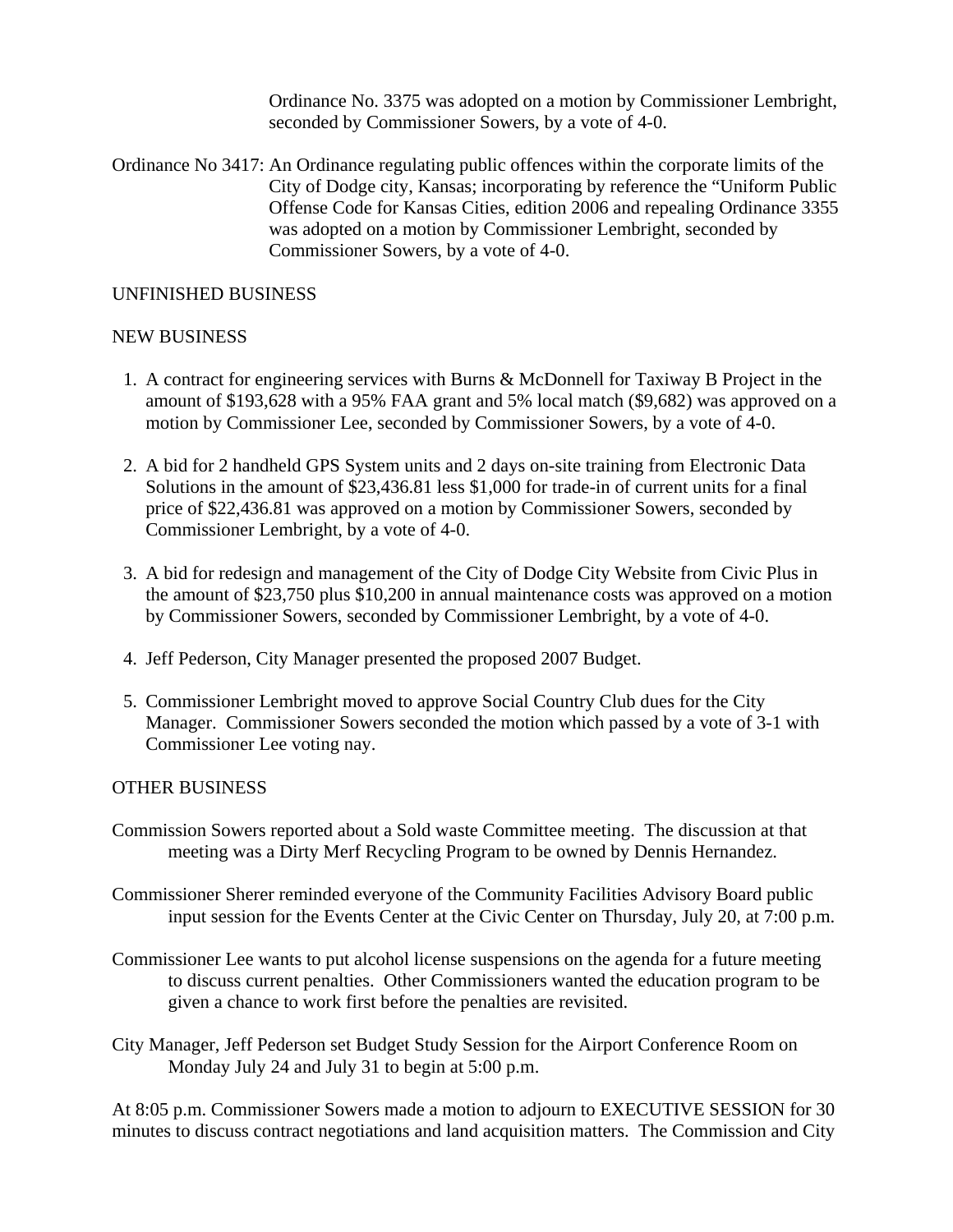Manager, Ken Strobel, Nannette Pogue, and Paul Lewis were asked to remain for the Executive Session. No action will be taken. The motion passed by a vote of 4-0.

The meeting reconvened at 8:35 p.m.

Commissioner Sowers moved to extend the Executive Session for 20 minutes, Commissioner Lee seconded. The motion passed by a vote of 4-0.

The meeting reconvened at 8:55 p.m.

On a motion by Commissioner Lembright, seconded by Commissioner Sowers, the meeting adjourned by a vote of 4-0.

 $\overline{\phantom{a}}$  , which is a set of the set of the set of the set of the set of the set of the set of the set of the set of the set of the set of the set of the set of the set of the set of the set of the set of the set of th

ATTEST:

V. James Sherer, Mayor

Nannette Pogue, City Clerk

\_\_\_\_\_\_\_\_\_\_\_\_\_\_\_\_\_\_\_\_\_\_\_\_\_\_\_\_\_\_\_\_\_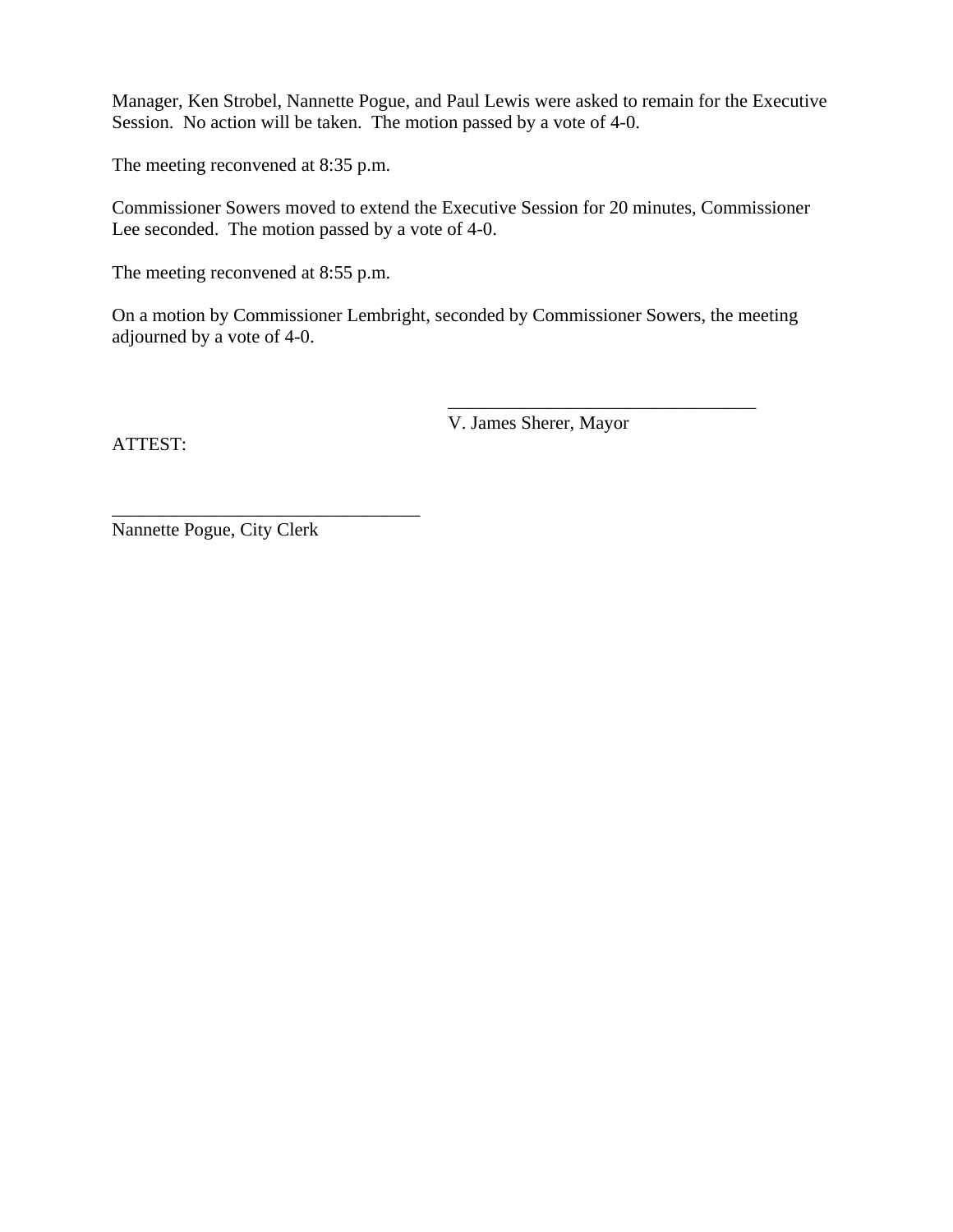(This form prepared by the Attorney General's office) (Individual) APPLICATION FOR LICENSE TO RETAIL CEREAL MALT BEVERAGES ⇔ TO THE GOVERNING BODY OF THE CITY OF KANSAS, or THE BOARD OF COUNTY COMMISSIONERS OF COUNTY, KANSAS. I hereby apply for a license to retail cereal malt heverages in conformity with the laws of the State of Kansas and the rules and regulations prescribed and hereafter to be prescribed by you relating to the sale or distribution of cereal malt beverages; for the purpose of securing such license, I make the following statements under oath:  $\times$ 1. (a) Name of proposed licensee 3. The name and address of the owner or owners of the premises upon which the proposed business will be located is ነጋዶጥ  $(b)$  Age (c) Place and date of birth 4. I am a citizen of the United States. Yes  $(\sqrt{)}$ , No (). (a) My citizenship arises by birth (), Naturalization (). (d) Residence addre (b) My place of naturalization and the date thereof is as follows: (e) I have been a resident of the State of Kansas vears 5. I have ( ), have not (  $\widetilde{\chi}$ , been convicted of a felony within two years immediately preceding the date of this application. I have been a resident of the City 6. I have  $( )$ , have not  $( \nlor ),$  been convicted of a crime involving moral turpitude within two years immediately preceding the date of this application. County ears. 7. I have  $($   $)$ , have not  $($   $\vee$   $)$ , been adjudged guilty of drunkenness within two years immediately preceding the date of this appli-2. The premises for which the license is desired are located at cation. 8. I have  $($   $)$ , have not  $(\sqrt{x})$ , been adjudged guilty or entered a plea, or forfeited bond on a charge of driving a motor vehicle while under the influence of intoxicating liquors within two years immediately preceding (a) The legal description of said property is 9. I have ( ), have not  $(\bigvee)$ , been convicted of a violation of any state or federal intoxicating liquor law within two years immediately preceding the date of this application. 10. (a) If the answer above is yes, the name, age, and residence of manager or agent is (b) The street number is Said manager or agent does (), does not (), have the qualifications to have a license issued in his own name. The same to be determined by reference to K.S.A. 41-2703, K.S.A. 41-2702. Specifies concerning his residence, citizenship, and the answers to questions 5 through 9 are as follows: J. (c) The building to be used is (d) The business will be conducted under the following name: 11. I have  $(\chi)$ , have not  $(\ )$ , been a resident of this State for at least one year immediately preceding making this application. 12. My spouse would  $(\quad)$ , would not  $(\quad)$ , be eligible to receive a retailer's license. If the answer is would not, explain what the fact or facts are  $(a)$ that would cause your spouse to be ineligible. 13. This annifcation is for a license to retail cereal malt beverages Answers application is for a method of the premises  $\langle \chi \rangle$ . For a license to retail<br>for consumption on the premises  $\langle \chi \rangle$ . For a license to retail A license fee of \$ is enclosed herewith. LOCKWOOD CO., INC., ATCHISON, KANSAS B-377-Approved by Attorney General's Office-8-87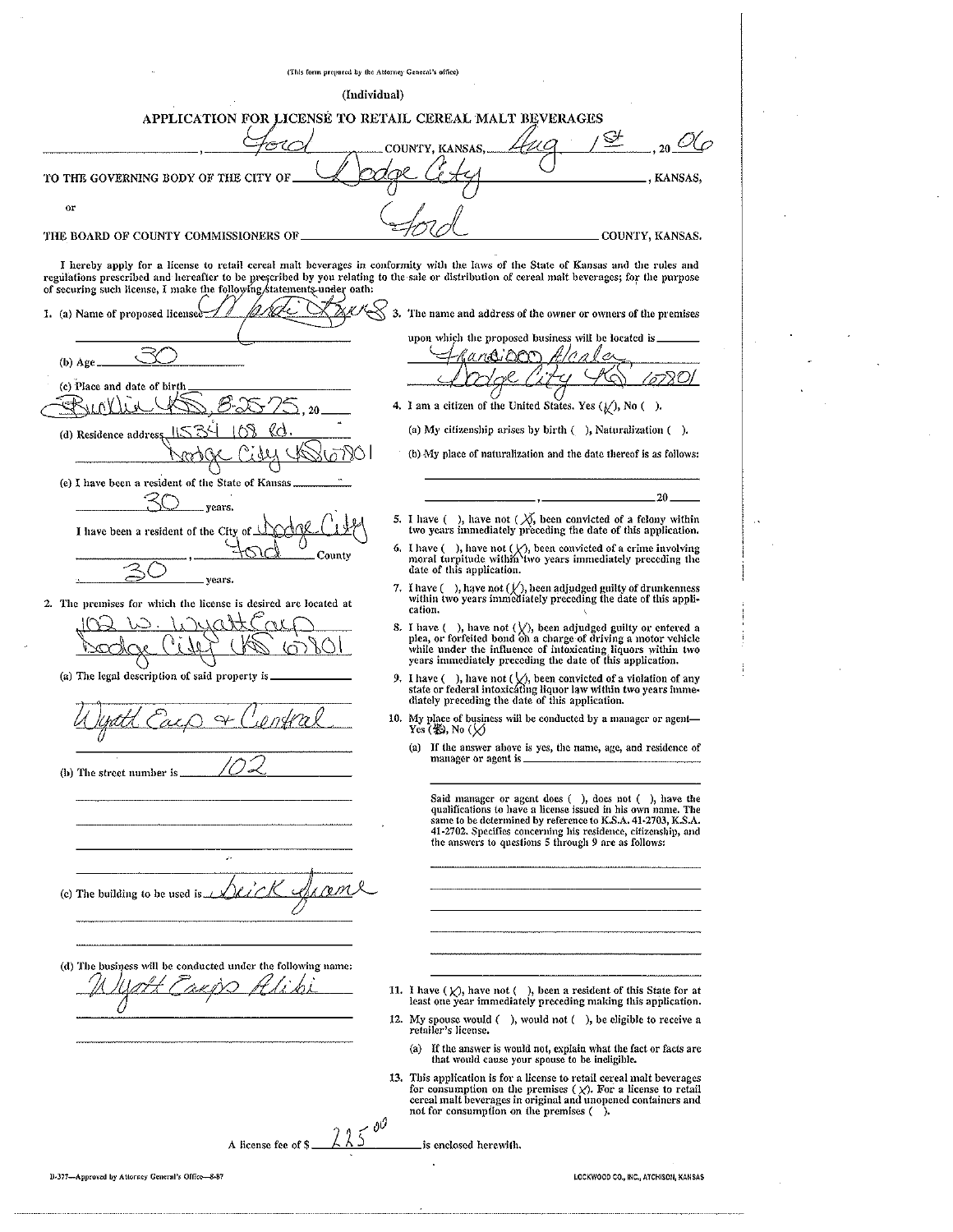|                                                                                                                                                                                                                                                                                                                                                                                                              | Corporate Application Form)                                                                                                                                                                                                                                                     |
|--------------------------------------------------------------------------------------------------------------------------------------------------------------------------------------------------------------------------------------------------------------------------------------------------------------------------------------------------------------------------------------------------------------|---------------------------------------------------------------------------------------------------------------------------------------------------------------------------------------------------------------------------------------------------------------------------------|
| APPLICATION FOR LICENSE TO RETAIL CEREAL MALT BEVERAGES                                                                                                                                                                                                                                                                                                                                                      |                                                                                                                                                                                                                                                                                 |
|                                                                                                                                                                                                                                                                                                                                                                                                              | Ford county, KANSAS, July 21<br><u>____</u> 2005                                                                                                                                                                                                                                |
| TO THE GOVERNING BODY OF THE CITY OF                                                                                                                                                                                                                                                                                                                                                                         | KANSAS,                                                                                                                                                                                                                                                                         |
| $\mathcal{L} = \{ \mathcal{L}_1, \mathcal{L}_2, \ldots, \mathcal{L}_n \}$<br>is e C                                                                                                                                                                                                                                                                                                                          |                                                                                                                                                                                                                                                                                 |
| THE BOARD OF COUNTY COMMISSIONERS OF <b>FORD</b>                                                                                                                                                                                                                                                                                                                                                             | COUNTY, KANSAS.                                                                                                                                                                                                                                                                 |
| GENTLEMEN-On behalf of the 1000+ Hill                                                                                                                                                                                                                                                                                                                                                                        | <u>Museum, Inc</u>                                                                                                                                                                                                                                                              |
| corporation whose principal place of business is $LR$ ont Stee et                                                                                                                                                                                                                                                                                                                                            |                                                                                                                                                                                                                                                                                 |
| of said corporation. I hereby apply for a license to retail cereal malt beverages in conformity with the laws of the State of Kansas and the<br>rules and regulations prescribed and hereafter to be prescribed by you relating to the sale or distribution of cereal malt beverages on behalf<br>of said corporation; for the purpose of securing such license, I make the following statements under oath: | and under authority of the resolution of the Board of Directors                                                                                                                                                                                                                 |
| 1. The proposed licensce is $\frac{\sum_{\text{tot}}  f_1 }{\sum_{\text{tot}}  f_2 }$ // $\frac{1}{\sum_{\text{tot}}  f_3 }$                                                                                                                                                                                                                                                                                 | 4. The name and address of the owner or owners of the premises                                                                                                                                                                                                                  |
|                                                                                                                                                                                                                                                                                                                                                                                                              | $\cdots$ $\cdots$ upon which the place of business is located is $\cdots$ .                                                                                                                                                                                                     |
| PRONT StReet                                                                                                                                                                                                                                                                                                                                                                                                 | Bor Hill Museum Inc.                                                                                                                                                                                                                                                            |
|                                                                                                                                                                                                                                                                                                                                                                                                              | Frowt Street, Dodge City, K.                                                                                                                                                                                                                                                    |
|                                                                                                                                                                                                                                                                                                                                                                                                              | 5. I hereby certify with regard to each of the persons named in<br>number 2 above the following statements are true:                                                                                                                                                            |
| Said corporation was incorporated on $\mathcal{F}_{4}$ $\sqrt{7}$ , $1954$ .<br>(A) copy of the Articles of Incorporation are presently on file                                                                                                                                                                                                                                                              | (a) None of them has within the last two years from this date $\cdot$<br>been convicted of                                                                                                                                                                                      |
| with the Register of Deeds of this County.<br>Yes $( )$ , No $( )$ .                                                                                                                                                                                                                                                                                                                                         | $(1)$ A felony<br>(2) A crime involving moral turpitude                                                                                                                                                                                                                         |
| 2. The following are the full and complete list of officers, direc-                                                                                                                                                                                                                                                                                                                                          | (3) Drunkenness                                                                                                                                                                                                                                                                 |
| tors, stockholders owning in the aggregate more than 25 per-<br>cent of corporate stock, and managers of said corporation                                                                                                                                                                                                                                                                                    | (4) Driving a motor vehicle while under the influence of in-<br>toxicating liquor                                                                                                                                                                                               |
| together with their position and address, age, date of birth, place<br>of birth, method of acquiring United States citizenship-if ac-                                                                                                                                                                                                                                                                        | (5) Violation of any state or federal intoxicating liquor law.                                                                                                                                                                                                                  |
| quired by naturalization, date and place of naturalization, and<br>the length of residence in the State of Kansas.                                                                                                                                                                                                                                                                                           | { if any of the above have been convicted of any of the above<br>specified offenses, the details are set out hereinafter.                                                                                                                                                       |
|                                                                                                                                                                                                                                                                                                                                                                                                              | (b) No manager, officer or director or any stockholder owing<br>in the aggregate more than 25% of the stock of the corpora-<br>tion has been an officer, manager or director, or a stockholder<br>owning in the aggregate more than 25% of the stock of a<br>corporation which. |
|                                                                                                                                                                                                                                                                                                                                                                                                              | (A) has had a retailer's license revoked under K.S.A. 41-2708                                                                                                                                                                                                                   |
|                                                                                                                                                                                                                                                                                                                                                                                                              | and amendments thereto; or<br>(B) has been convicted of a violation of The Drinking Es-<br>tablishment Act or the Cereal Malt Beverage Laws of the                                                                                                                              |
|                                                                                                                                                                                                                                                                                                                                                                                                              | State.                                                                                                                                                                                                                                                                          |
|                                                                                                                                                                                                                                                                                                                                                                                                              | 6. The place of business will be conducted by the following man-<br>ager or agent                                                                                                                                                                                               |
|                                                                                                                                                                                                                                                                                                                                                                                                              | NAKO VER<br>Name.                                                                                                                                                                                                                                                               |
| 3. The premises for which the license is desired are located at                                                                                                                                                                                                                                                                                                                                              | Address                                                                                                                                                                                                                                                                         |
| Frant Street                                                                                                                                                                                                                                                                                                                                                                                                 | Residence _                                                                                                                                                                                                                                                                     |
|                                                                                                                                                                                                                                                                                                                                                                                                              | Length of residence within this city or county in which the ap-                                                                                                                                                                                                                 |
|                                                                                                                                                                                                                                                                                                                                                                                                              | plication is being made _ > gens                                                                                                                                                                                                                                                |
| <del>st</del> eeet<br>لله ما ۳                                                                                                                                                                                                                                                                                                                                                                               | Method of obtaining U.S. citizenship together with date of<br>naturalization if such is the method                                                                                                                                                                              |
| (b) The street number is $\ldots$                                                                                                                                                                                                                                                                                                                                                                            |                                                                                                                                                                                                                                                                                 |
| (c) The building is described as <i>Museum</i> Corupt                                                                                                                                                                                                                                                                                                                                                        | Date and place of birth 400                                                                                                                                                                                                                                                     |
|                                                                                                                                                                                                                                                                                                                                                                                                              | I hereby certify that with regard to this above-named manager<br>the statement contained in number 5 above is in every respect                                                                                                                                                  |
| (d) The corporate business under the license will be conducted<br>in the name of the corporation or in the following name:                                                                                                                                                                                                                                                                                   | true. If not, the details are set our hereinafter.                                                                                                                                                                                                                              |
| $2$ oot $141$<br>7 Thispan                                                                                                                                                                                                                                                                                                                                                                                   | 7. This application is for a license to retail cereal malt beverages<br>for consumption on the premises. (). For a license to retail                                                                                                                                            |
|                                                                                                                                                                                                                                                                                                                                                                                                              | cereal malt beverages in original and unopened containers and<br>not be consumption on the premises. $($ ).                                                                                                                                                                     |
|                                                                                                                                                                                                                                                                                                                                                                                                              |                                                                                                                                                                                                                                                                                 |
| A license fee of \$.                                                                                                                                                                                                                                                                                                                                                                                         | is enclosed herewith.                                                                                                                                                                                                                                                           |
| B-378-Rev. 1966-Approved by Attorney General's Office-8-87                                                                                                                                                                                                                                                                                                                                                   | LOCKWOOD CO., INC., ATCHISON, KANSAS                                                                                                                                                                                                                                            |
|                                                                                                                                                                                                                                                                                                                                                                                                              |                                                                                                                                                                                                                                                                                 |
| ż                                                                                                                                                                                                                                                                                                                                                                                                            | 原子                                                                                                                                                                                                                                                                              |

 $\sim$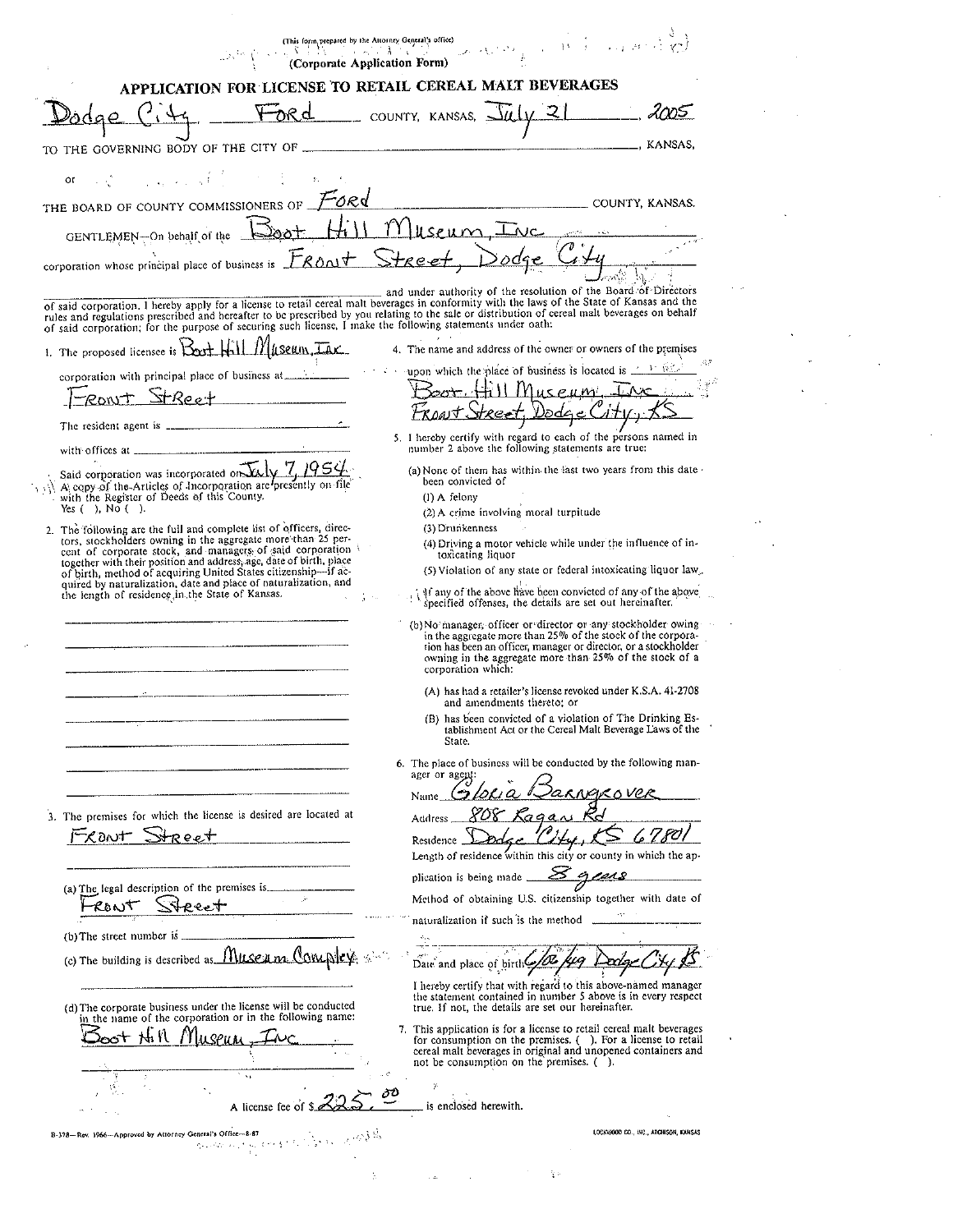### **City of Dodge City**

### *Memorandum*

July 31, 2006

TO: Jeff Pederson, City Manager

FROM: Dennis Veatch, Development Administrator

RE: Request to vacate Maple Street from Third Ave. to Fourth Ave.

Attached for your review and approval by the City Commission is an ordinance vacating Maple Street from the West right-of-way of line of Third Avenue to the East right-of-way line of Fourth Avenue.

M. John Bender, President of The Dodge City Cooperative Exchange originally submitted the request to vacate Maple Street and a portion of Third Avenue. They are proposing to expand their building to the East and utilize the vacated portions of the streets for parking and storage.

Emergency Services and Utility Companies have been notified of the vacation and those responding had no concerns with this request as long as the vacated street is reserved for a utility easement. Dodge City Public Works Department requested that Third Street not be vacated due to the Corp of Engineers drainage structure being located within its right-of-way.

The Dodge City Zoning Board held a public hearing on Tuesday, July 18, 2006 to review this request. The Zoning Board voted unanimously to approve the vacation of Maple Street and reserving right to maintain a utility easement.

If you have any questions or require additional information, please let me know.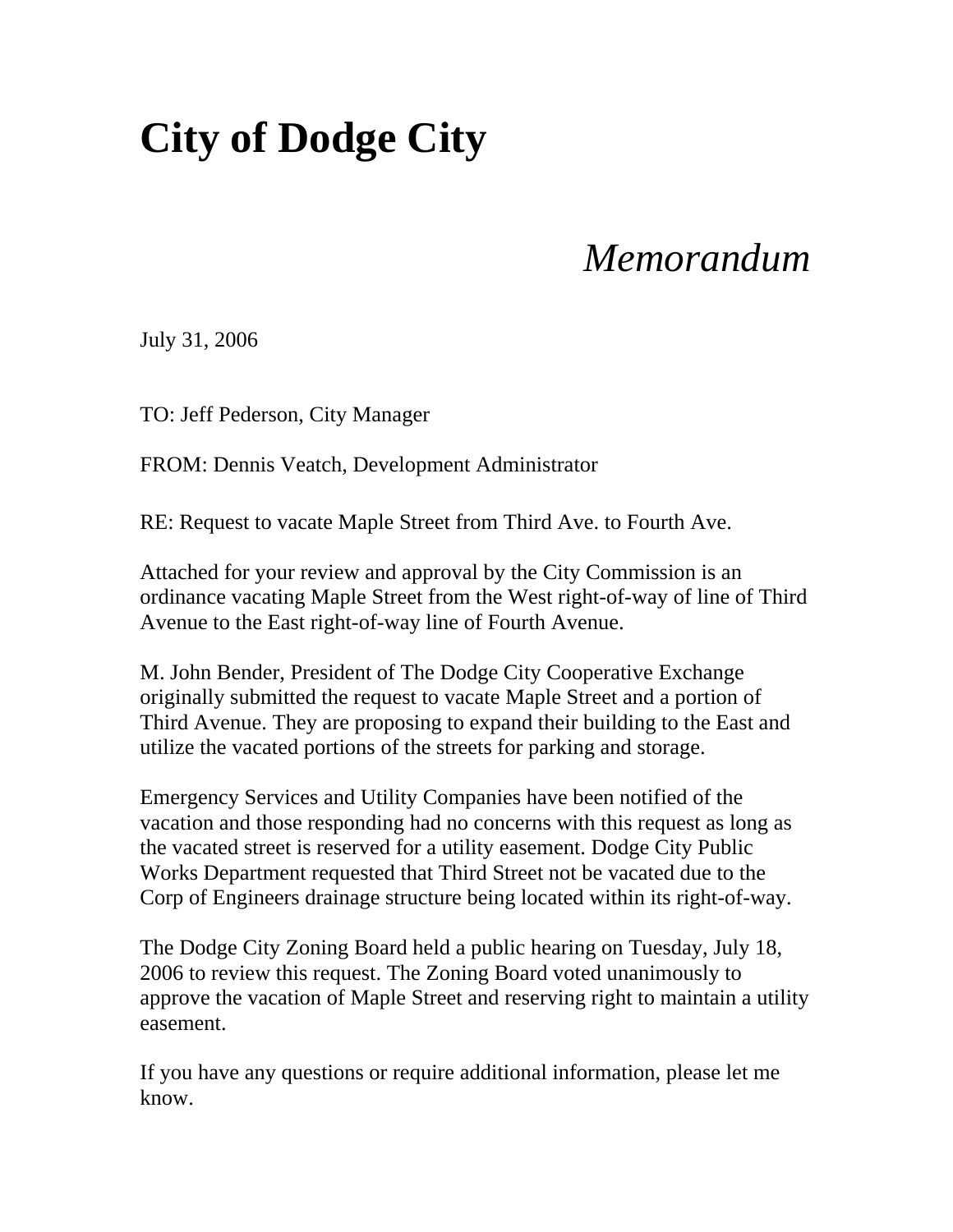#### Ordinance No. 3418

#### AN ORDINANCE VACATING A PORTION OF MAPLE STREET IN ORIGINAL TOWN

#### BE IT ORDAINED BY THE GOVERNING BODY OF THE CITY OF DODGE CITY:

SECTION 1: The following described property in Dodge City, Ford County, Kansas is hereby vacated: Maple Street from the East right-of-way line of Third Avenue to the West right-of-way line of Fourth Avenue located in Original Town, Dodge City, Ford County, Kansas.

SECTION 2: This vacation is granted pursuant to Section 12-504 K.S.A. and is made subject to the existing rights of all present public or private utilities or uses located under, on, upon or over said property. This vacation is also reserved for all future public or franchised utilities located under, on, upon or over said property.

SECTION 3: No protest to the vacation has been filed, as provided by law.

SECTION 4: This ordinance shall take effect, from and following its publication in the official paper, as provided by law.

SECTION 5: The City Clerk shall file a certified copy of this ordinance in the offices of the County Register of Deeds and County Clerk for Ford County, Kansas.

PASSED BY THE CITY OF DOGDE CITY GOVERNING BODY, IN REGULAR SESSION, AND APPROVED BY THE MAYOR, THIS SEVENTH DAY OF AUGUST, 2006.

JIM SHERER, MAYOR

ATTEST:

\_\_\_\_\_\_\_\_\_\_\_\_\_\_\_\_\_\_\_\_\_\_\_\_\_\_\_\_\_\_\_ NANNETTE POGUE, CITY CLERK

\_\_\_\_\_\_\_\_\_\_\_\_\_\_\_\_\_\_\_\_\_\_\_\_\_\_\_\_\_\_\_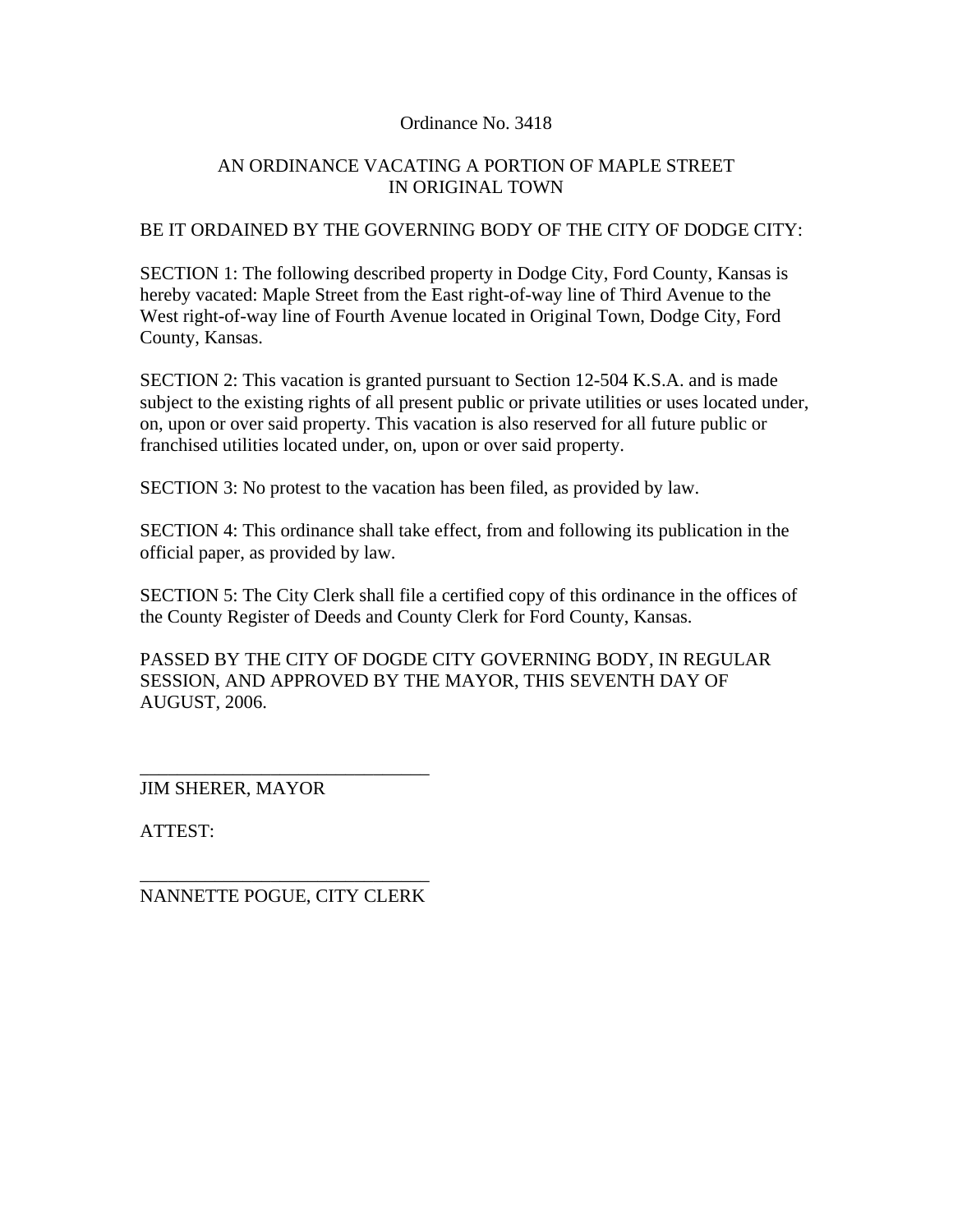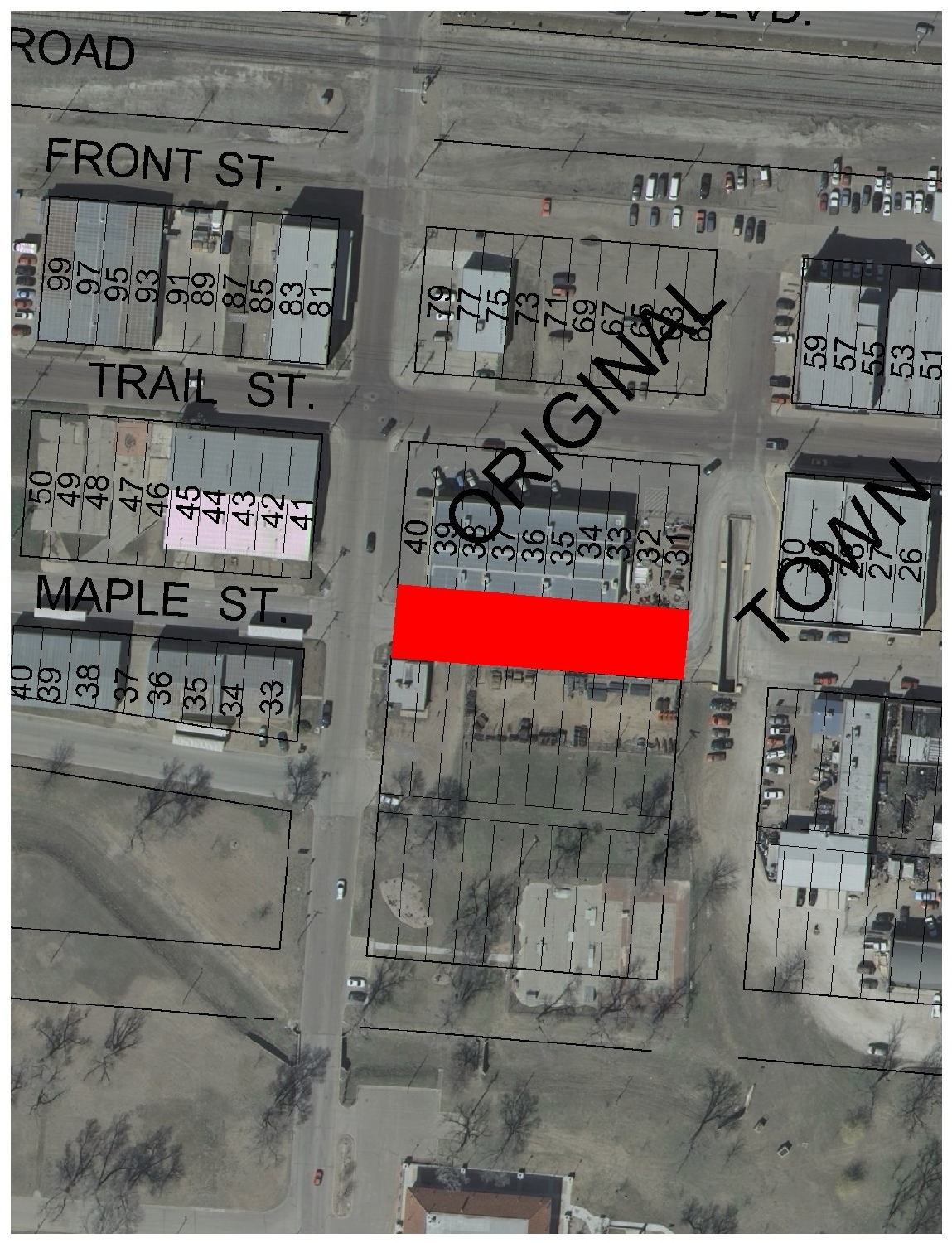### Before the Commission of the City of Dodge City, KS

In the matter of the Application for the Vacation of a Platted Street

Request for a vacation of a platted street:

Now comes the Dodge City Cooperative Exchange, Inc. and Diane Clark, owners of tracts of land fully described as 401 West Trail Street, (ACE Hardware) Original Town lots no. 31-40 in Section 26, Twp 26, Range 25, CAMA No. 087-26-0-40-61-001-00 in Ford Co. and North half lots no. 23-30 and 405 Maple Street. (Park Street Tavern) Original Town lots no. North Half 31-32 in Section 26, Twp 26, Range 25 in Ford County, CAMA No. 029-087-26-0-40-66-002-00-0-01Dodge City, KS, and pursuant to the provisions of K.S.A. 12-504 requests that the City proceed, pursuant to the provisions of said statute, to cause a vacation of Maple Street between 3<sup>rd</sup> Avenue and 4<sup>th</sup> Avenue, and the Western half of 4<sup>th</sup> Avenue between Maple Street and Trail Street. The vacation of such portion of the platted streets is necessary for the petitioner to expand an existing business and manage traffic flow and security.

| Respectfully submitted,                                            |  |
|--------------------------------------------------------------------|--|
| The Dodge City Cooperative Exchange, Inc. Diane Clark <i>Diane</i> |  |
|                                                                    |  |
| Herman Droste Jokingn<br>$B_{\text{nov}t}$                         |  |

23 June 2006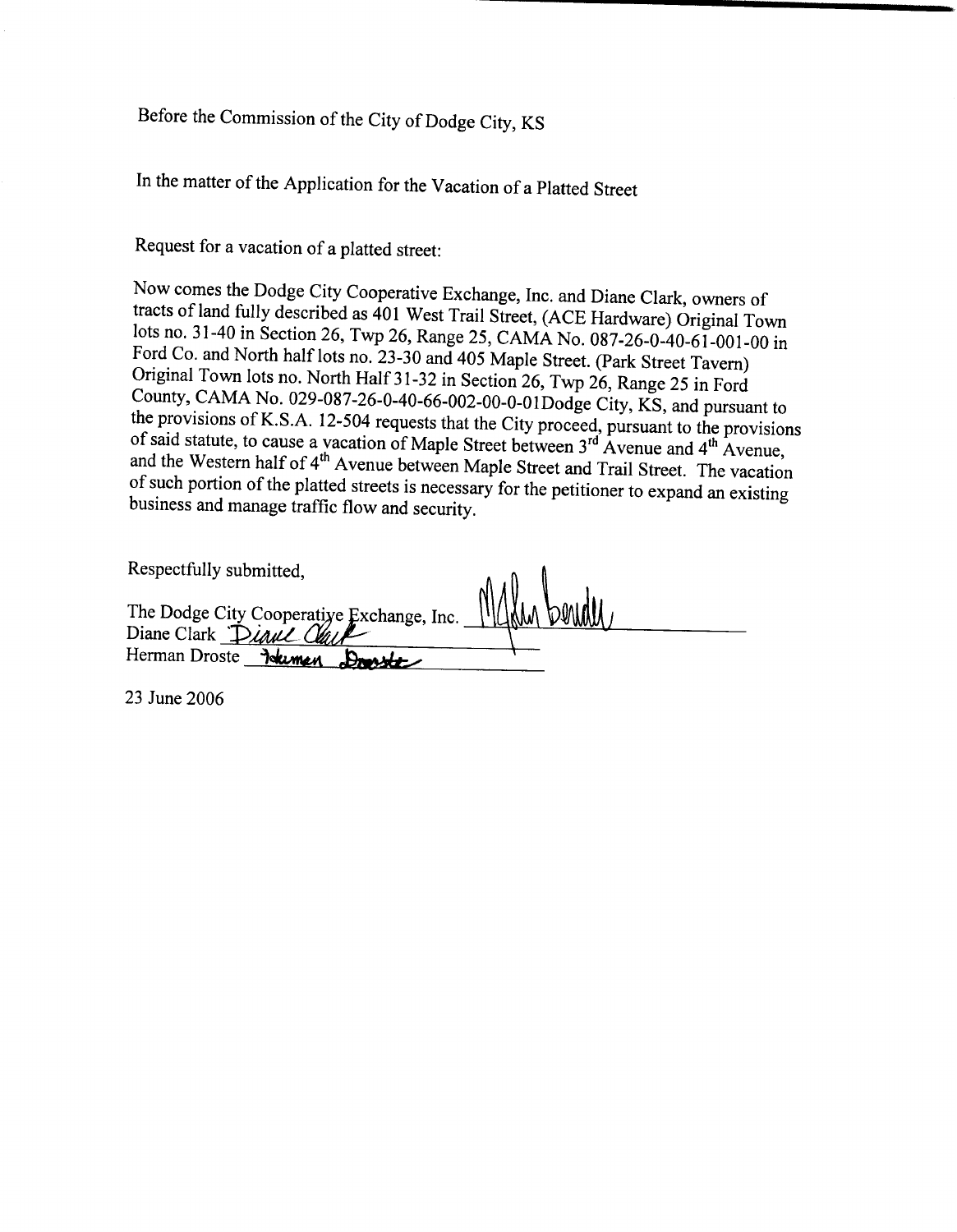806 2nd Ave. 67801

Phone: 620-225-8100 FAX: 620-225-8144 dodgecity.org

## *Memorandum*

*To: Jeff Pederson, City Manager City Commission From: Mike Klein, Director of Administration Date: Tuesday, July 25, 2006 Subject: Bids – 15' Rotary Mower 2006 Budget Fund and Amount MERF \$17,000* 

Three bids were received and opened on July 18, 2006 for one 15'rotary mower to be utilized by the Park Department. The new rotary mower will be used to mow City Parks, right of ways and drainage areas. The current 15' rotary mower will be retained by the Park Department to mow the river bottom.

The bids received are as follows:

| Kan Equip, Inc., Dodge City, KS           |          |
|-------------------------------------------|----------|
| Land Pride RC 50                          | \$11,872 |
| <b>Sellers Equipment, Garden City, KS</b> |          |
| Shulte XH 1500                            | \$12,582 |
| Woods BW 1800                             | \$13,930 |
| Dodge City Implement, Dodge City, KS      |          |
| Bush Hog 2615                             | \$12,844 |

Based on the bids received, staff recommends accepting the bid from KanEquip Inc. of Dodge City for a total bid of \$11,872. This is a budgeted item in the 2006 MERF. This purchase is \$5,128 under budget.

If you have any questions or need additional information, please contact my office.

MDK:sjm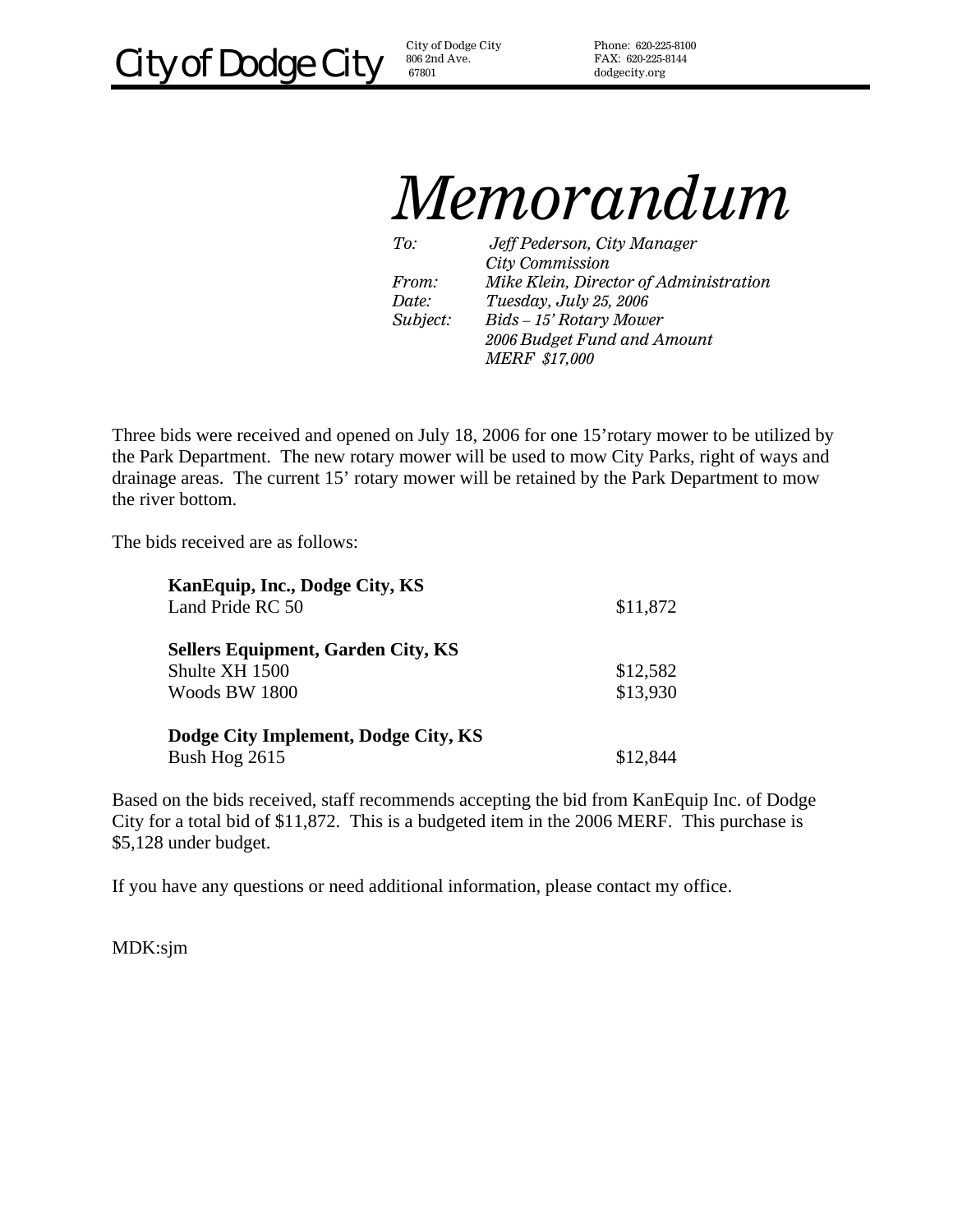678 01 City of Dodge City  $806\,2\mathrm{nd}$  Ave.

Phone: 620-225-8100 FAX: 620-225-8144 dodgecity.org

## *Memorandum*

*To: Jeff Pederson, City Manager City Commission From: Mike Klein, Director of Administration Date: Tuesday, July 25, 2006 Subject: Bids – Skid Steer Attachments 2006 Budget Fund and Amount MERF \$12,674* 

Three bids were received and opened on July 18, 2006. The bid package consists of attachments for a skid steer loader. The attachments include one each – backhoe, bush saw and angle broom. The attachments will be utilized by the Park Department for various maintenance activities.

The bids received are as follows:

| <b>White Star Machinery, Garden City, KS</b> |             |
|----------------------------------------------|-------------|
| <b>Bobcat Backhoe</b>                        | \$6,101.58  |
| Bobcat brush saw                             | \$3,895.00  |
| Bobcat angle broom                           | \$3,702.53  |
| <b>Total Bid</b>                             | \$13,699.11 |
| (includes government discount)               |             |
| <b>Foley Equipment, Dodge City, KS</b>       |             |
| <b>Backhoe</b>                               | no bid      |
| Marshall tree saw                            | \$10,653.41 |
| Dougherty turbo saw                          | \$6,000.00  |
| Angle broom                                  | no bid      |
| <b>Total Bid</b>                             | \$16,653.41 |
| <b>Murphy Tractor, Dodge City, KS</b>        |             |
| Edge backhoe                                 | \$12,194.00 |
| Brush saw                                    | no bid      |
| Angle broom                                  | \$6,604.00  |
| Government discount                          | $-2,710.80$ |
| <b>Total Bid</b>                             | \$16,087.20 |

Based on the bids received, staff recommends accepting the bid from White Star Machinery of Garden City for a total bid of \$13,699.11. This is a budgeted item in the 2006 MERF for \$12,674. This purchase is \$1,025.11 over budget. Funds are available in the MERF for this purchase.

If you have any questions or need additional information, please contact my office.

MDK:sjm